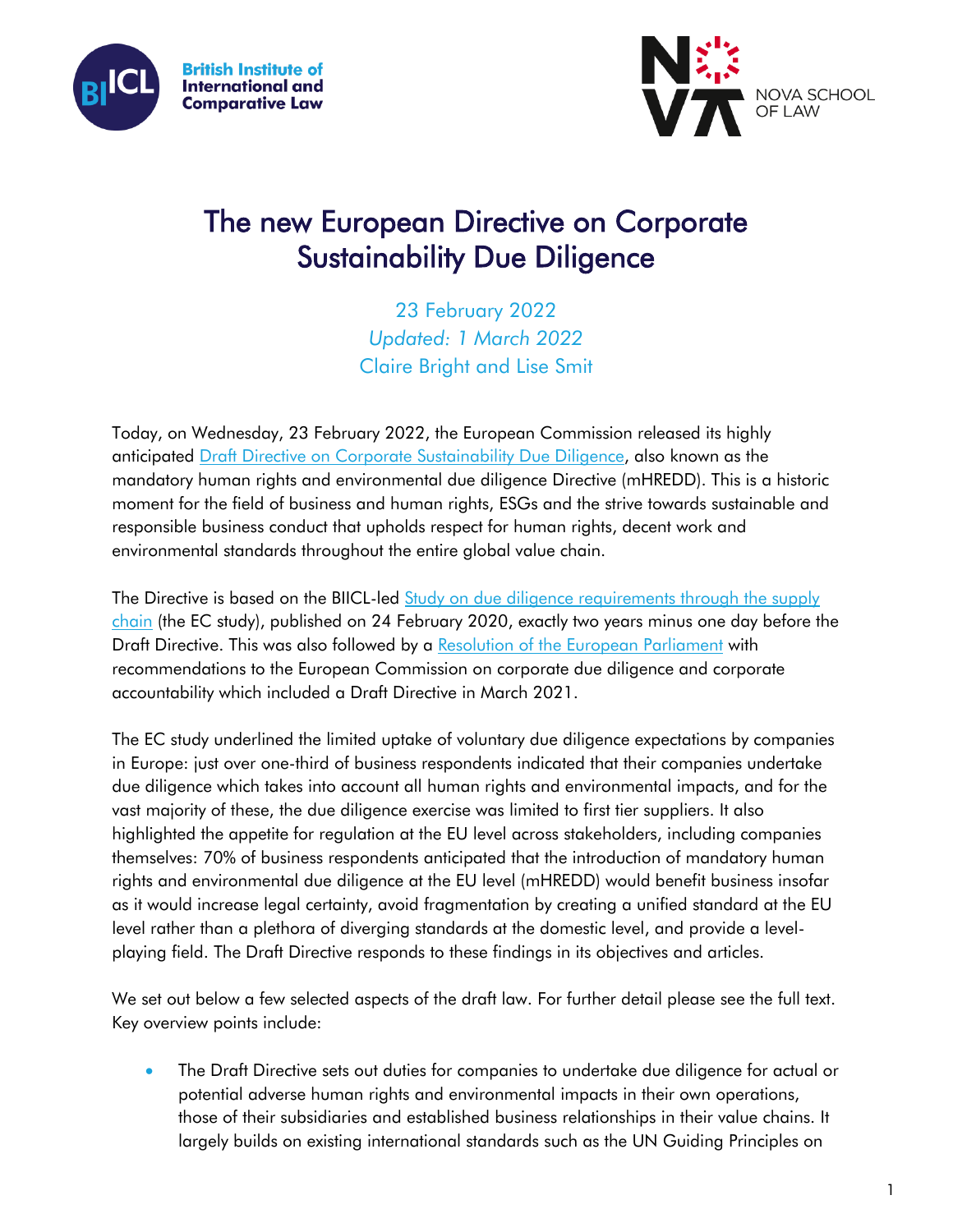Business and Human Rights (UNGPs) and the OECD Guidelines for Multinational Enterprises and related guidance.

- It applies to certain large European and non-European companies that operate in the single market, and within two years will expand to mid-cap companies that operate in certain 'high impact' sectors.
- Adverse human rights and environmental impact are defined with reference to a list of international conventions contained in an Annex.
- It provides for administrative oversight by public bodies, which includes powers to investigate and impose sanctions.
- It provides for civil remedies for victims.
- It requires large companies to set out plans to combat climate change.
- It sets out a duty of care for directors requiring them to take into account the consequences of their decisions for sustainability matters, including human rights, climate change and environmental consequences in the short, medium and long term.
- It also contains provisions in relation to voluntary model contractual clauses, and public support by Member States.

# 1. Objectives

The Directive sets out five objectives: (1) improving corporate governance practices; (2) avoiding fragmentation of due diligence requirements in the single market and creating legal certainty for businesses and stakeholders; (3) increasing corporate accountability for adverse impacts, and ensuring coherence for companies regarding obligations; (4) improving access to remedy for those affected by adverse corporate human rights and environmental impacts; (5) complement other measures in force or proposed within the EU through an overarching horizontal framework.

# 2. Scope

The Directive applies to both European and non-European companies above a certain threshold:

- a) Large European companies: European companies which have more than 500 employees on average; and a worldwide net turnover exceeding €150 million in the last financial year.
- b) *After two years the scope will extend to* mid-cap European companies in certain sectors: European companies that have more than 250 employees on average and a net turnover of over EUR 40 million, provided that at least 50% of this turnover was generated in one or more of three 'high impact' sectors:
	- i) Manufacture of textiles, leather and related products (including footwear) and wholesale trade of textiles, clothing and footwear
	- ii) Agriculture, forestry, fisheries (including aquaculture), the manufacture of food products, and the wholesale trade of agricultural raw materials, live animals, wood, food, and beverages;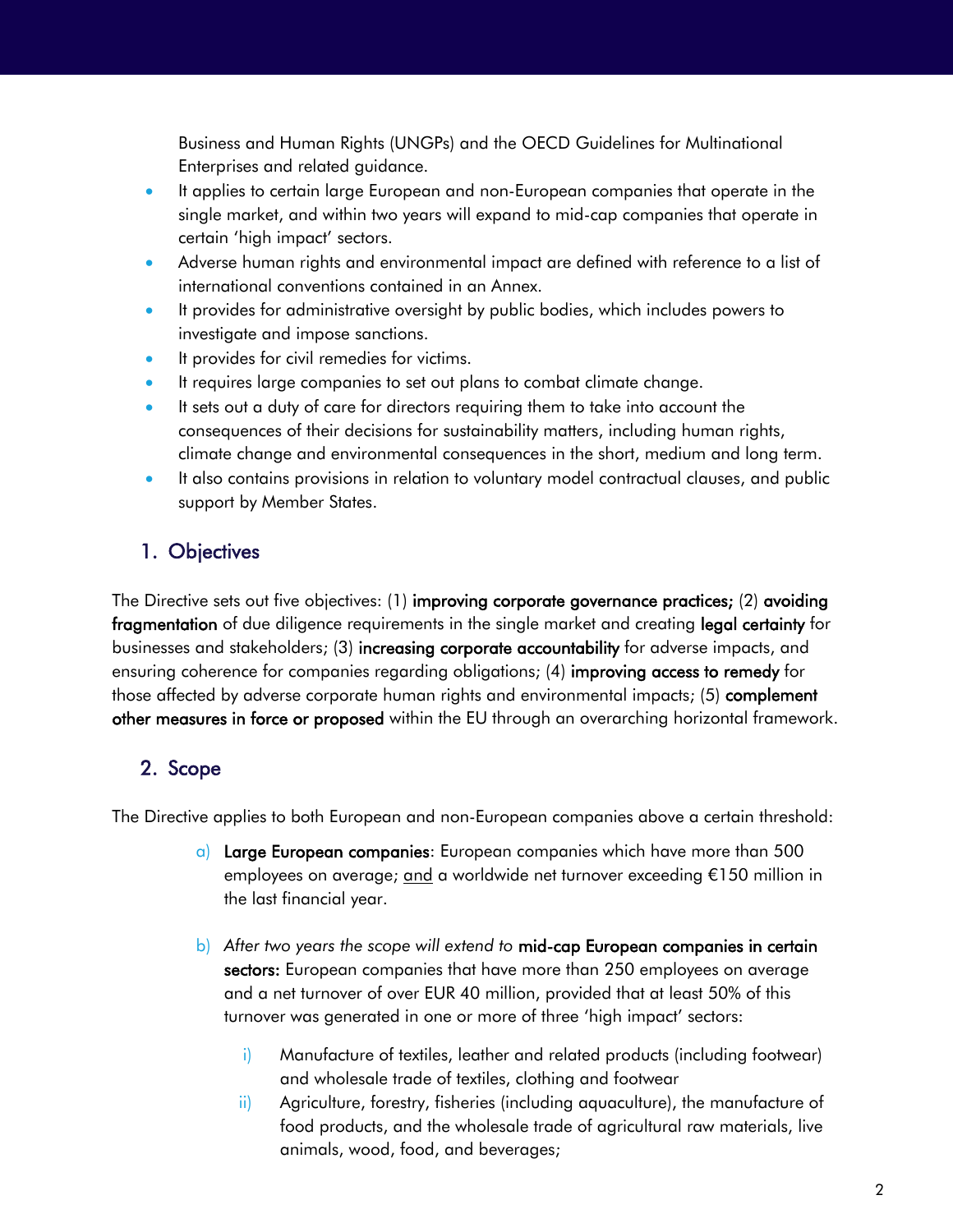- iii) Extraction of mineral resources regardless from where they are extracted (including crude petroleum, natural gas, coal, lignite, metals and metal ores, as well as all other, non-metallic minerals and quarry products), the manufacture of basic metal products, other non-metallic mineral products and fabricated metal products (except machinery and equipment), and the wholesale trade of mineral resources, basic and intermediate mineral products (including metals and metal ores, construction materials, fuels, chemicals and other intermediate products).
- c) Non-European companies: Companies formed in third countries that:

a) generate a net turnover of more than EUR 150 million will be included, b) And after two years this will be extended to non-European companies or that generated a net turnover of more than EUR 40 million, of which 50% was in the above-listed 'high impact' sectors.

Adverse human rights and environmental impact are defined with reference to a list of international conventions contained in an Annex.

#### A few notes:

- SMEs (including micro companies) which account for the vast majority (99%) of all companies in the EU, are excluded from the duties imposed by the Directive. In this respect, the Directive departs from the UN Guiding Principles on Business and Human Rights (UNGPs) which provides that the corporate responsibility to respect human rights 'applies to all enterprises regardless of their size, sector, operational context, ownership and structure', whilst acknowledging that 'the scale and complexity of the means through which enterprises meet that responsibility may vary according to these factors and with the severity of the enterprise's adverse human rights impacts' (Guiding Principle 14).
- However, the Directive does provide for support and financial aid (including from Member States) for SMEs that fall within relevant value chains. This is based on evidence that SMEs are affected by laws that apply only to large companies, as the explanatory memorandum notes that SMEs will 'be exposed to some of the costs and burden through business relationships with companies in scope as large companies are expected to pass on demands to their suppliers.' In this respect, it is interesting to make a reference to a [PwC-Orse-Bpifrance](https://www.novethic.fr/fileadmin/user_upload/tx_ausynovethicarticles/BH/AD_Enqu%C3%AAte_BPI_France_ORSE_2019_Web.pdf)) on the impact of the French Duty of Vigilance Law which showed that nearly 80% of French SMEs (which are not covered by the French Law) are being required to take certain steps in relation to human rights and the environment by their larger buying companies, without receiving support (financial or otherwise) to meet these requirements. *[Update:]* In light of these findings, it is anticipated that, through its application to the harms caused by indirect partners throughout the value chain, the Directive's due diligence obligations may cover the activities of a significant number of companies, including SMEs, within global value chains: Almost three quarters of business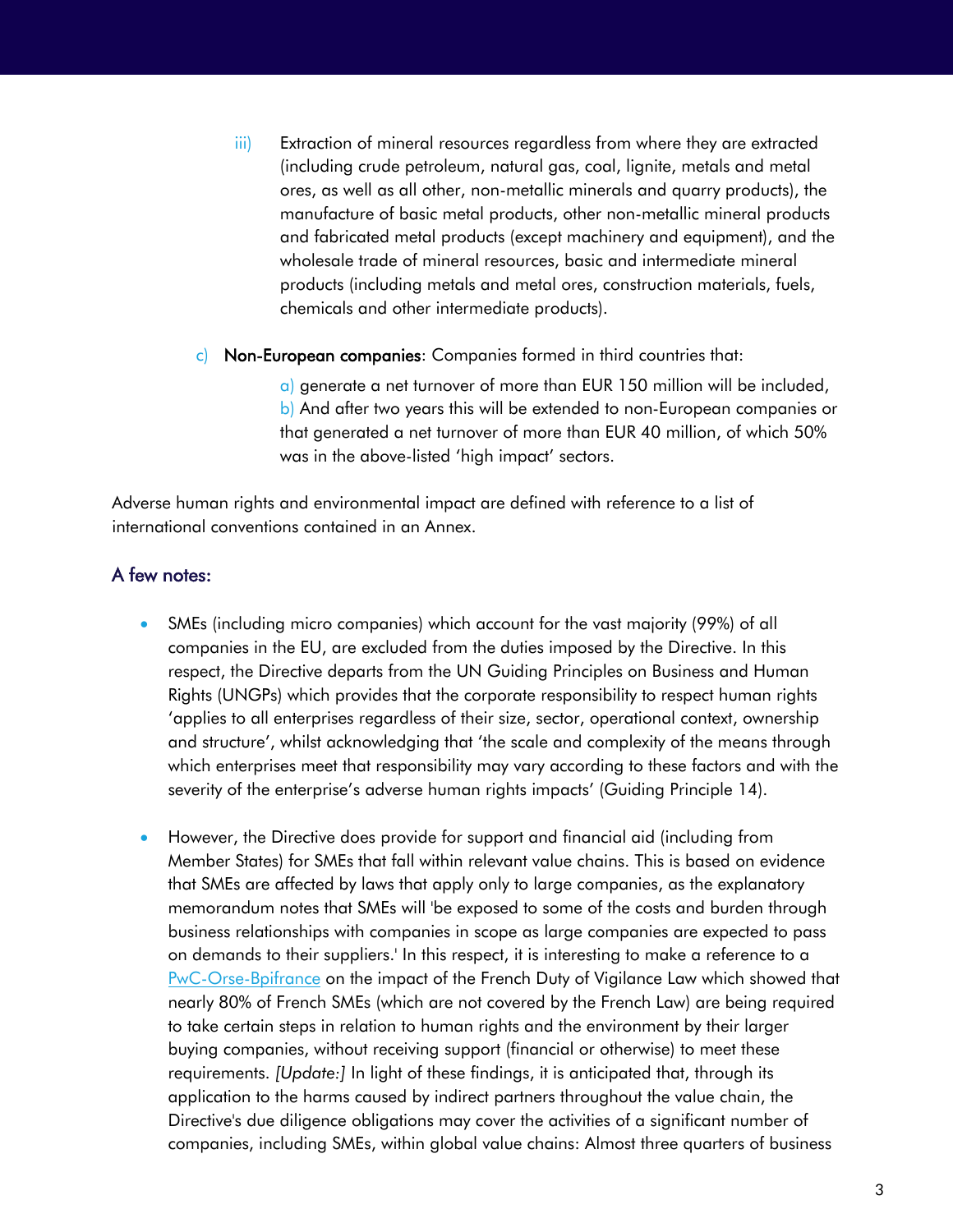respondents (73.18%; made up of 65.9% of respondents with over 1000 employees and 7.28% with over 500 employees) in the EC Study would fall within the scope of the Directive on day one - extending further after two years - and overall business respondents indicated that they have over 1 billion suppliers in their upstream supply chains alone. This does not yet include the other business partners downstream and in the value chain, whose harmful activities would also caught by the due diligence obligations imposed by the Directive on their large business partners that are within scope.

- The Directive provides for a review clause (Article 29) which makes explicit reference to the personal scope of the Directive and whether the thresholds regarding the number of employees and net turnover should be lowered. As a result, it is not to be excluded that the Directive may be extended to SMEs in the future.
- In contrast to the criteria used in relation to EU companies, the number of employees of third-country companies are not relevant. The explanatory memorandum notes the difficulties experienced in calculating the number of worldwide employees under the French Duty of Vigilance Law, but also highlights that methods for calculating the net turnover of third-country companies have already been developed under the Country-by-Country Reporting Directive (an amendment to the Accounting Directive), whilst such methodology does not exist for calculating the number of employees of third-country companies.
- The relevant turnover must have been generated in the EU which 'creates a territorial connection between the third-country companies and the EU territory by the effects that the activities of these companies may have on the EU internal market.' Paragraph 25 of the preamble explains that 'such link is required for EU law to apply to third-country companies'.
- According to the estimates of the European Commission, approximately 13 000 EU companies and 4000 third-country companies will be covered by the Directive.
- The rules concerning the duties of directors are limited to EU companies falling within the scope of the law and do not extend to third-country companies.

## 3. Obligation

The Draft Directive imposes a duty on Member States to ensure that companies carry out human rights and environmental due diligence, by carrying out the following actions:

- a) Integrating due diligence into policies;
- b) Identifying actual or potential adverse impacts;
- c) Preventing potential adverse impact, bringing actual adverse impacts to an end; and mitigating their extent;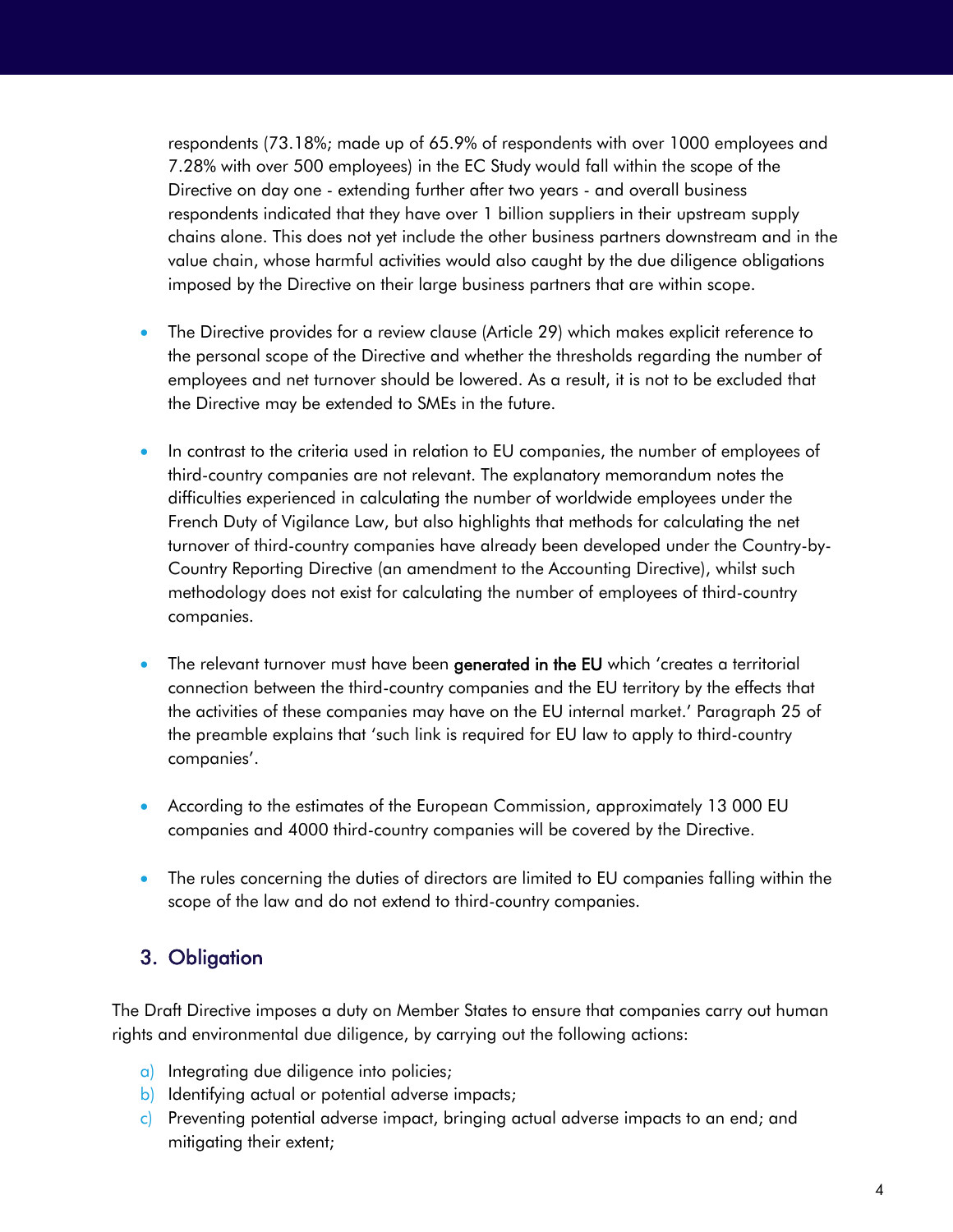- d) Establishing and maintaining a complaints procedure;
- e) Monitoring the effectiveness of the due diligence policy and measures;
- f) Publicly communicating on due diligence.

These concepts follow closely the definition of human rights due diligence (HRDD) and its essential components as set out in the UN Guiding Principles.

Articles 5 to 11 elaborate further on each of the above components of the due diligence duty. In particular:

- Integrating due diligence into companies' policies (Art 5): The policy should include a description of the company's approach, including in the long term, to due diligence, its code of conduct, and a description of the processes put in place to implement due diligence. Policies will need to be updated and published annually.
- Identifying actual and potential adverse impacts (Art 6): This will apply to companies' own operations, those of their subsidiaries and of their established business relationships in their value chains. Companies that are only included within scope due to having turnover in 'high impact' sectors will only need to identify their impacts relevant to the respective sector. Companies providing credit, loan, or other financial services will need to identify actual and potential adverse impacts only before providing these services.
- Preventing potential adverse impacts (Art 7): Companies will be required to 'prevent, or where prevention is not possible or not immediately possible, adequately mitigate' potential adverse impacts that 'have been, or should have been, identified pursuant to Article 6'. Required actions include, where relevant:
	- o implementing a prevention action plan, with clearly defined timelines and indicators,
	- seeking contractual assurances from business partners with whom the company has a direct business relationship that it will ensure compliance with the company's code of conduct, including contractual cascading, and putting in place appropriate measures to verity compliance.
	- making necessary investments, including into management, production processes and infrastructure,
	- providing 'targeted and proportionate support for SMES with which the company has established business relationships, where compliance…would jeopordise the viability of the SME', and
	- collaborating with other entities, 'where relevant, to increase the company's ability to bring the adverse impact to an end.'
- Bringing actual adverse impacts to an end (Art 8): Companies will be required to take appropriate measures to bring actual adverse impacts that have been, or should have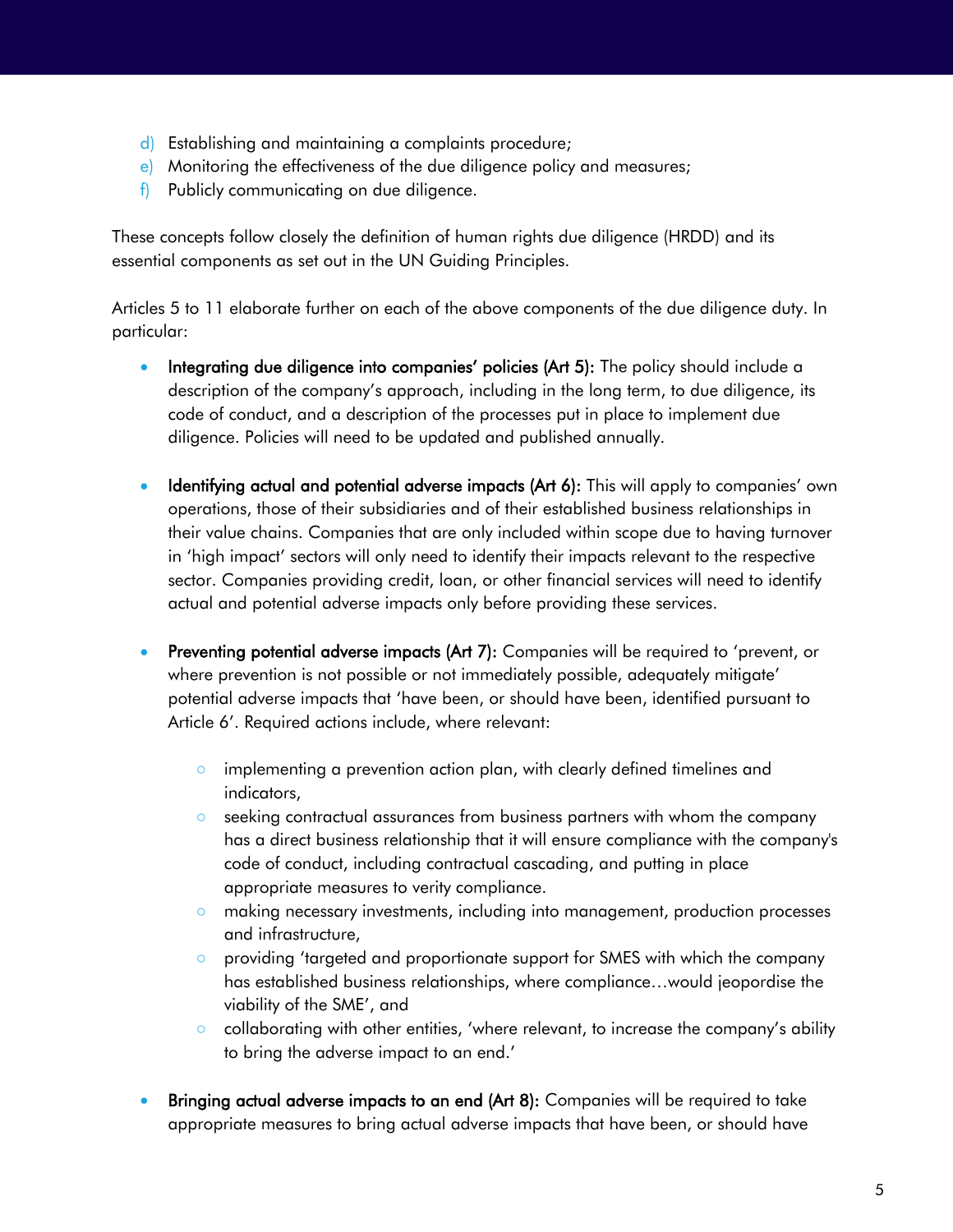been identified, to an end. Where it cannot be brought to an end, companies will be require to mitigate the extent of the impact. Required actions include, where relevant:

- neutralising the impact including by the payment of damages to the affected persons or communities,
- developing a corrective action plan, including timelines and indicators,
- seeking contractual assurances from direct partners with whom the company has a direct business relationship that it will ensure compliance with the company's code of conduct, including contractual cascading, and putting in place appropriate measures to verify compliance.
- making necessary investments, including into management, production processes and infrastructure, providing 'targeted and proportionate support for SMES with which the company has established business relationships, where compliance…would jeopordise the viability of the SME', and
- collaborating with other entities to increase the company's ability to bring the adverse impact to an end.
- Complaints procedure (Art 9): Companies need to provide the possibility for the following persons to bring complaints: 'persons who are affected or have reasonable grounds to believe that they might be affected by an adverse impact, (b) trade unions and other workers' representatives representing individuals working in the value chain concerned, [and] (c) civil society organisations active in the areas related to the value chain concerned.'
- Monitoring (Art 10): Companies should periodically, and at least every 12 months or 'whenever there are reasonable grounds to believe that significant new risks' may arise, monitor the effectiveness of monitor the effectiveness of 'the identification, prevention, mitigation, bringing to an end and minimisation of the extent of human rights and environmental adverse impacts.'
- Communicating (Art 11): Companies that are not already required to report in accordance with Articles 19a and 29a of Directive 2013/34/EU shall report on the matters covered in this Directive by 30 April each year.

#### A few notes:

- Both the prevention and ceasing and mitigating requirements include an assumed knowledge of adverse impacts that the company should have known about, in the event that the company failed to adequately identify these impacts. In this way, companies cannot escape liability by turning a 'blind eye' to adverse impacts.
- The preamble clarifies that the due diligence obligations are 'obligations of means' and that 'the company should take the appropriate measures which can reasonably be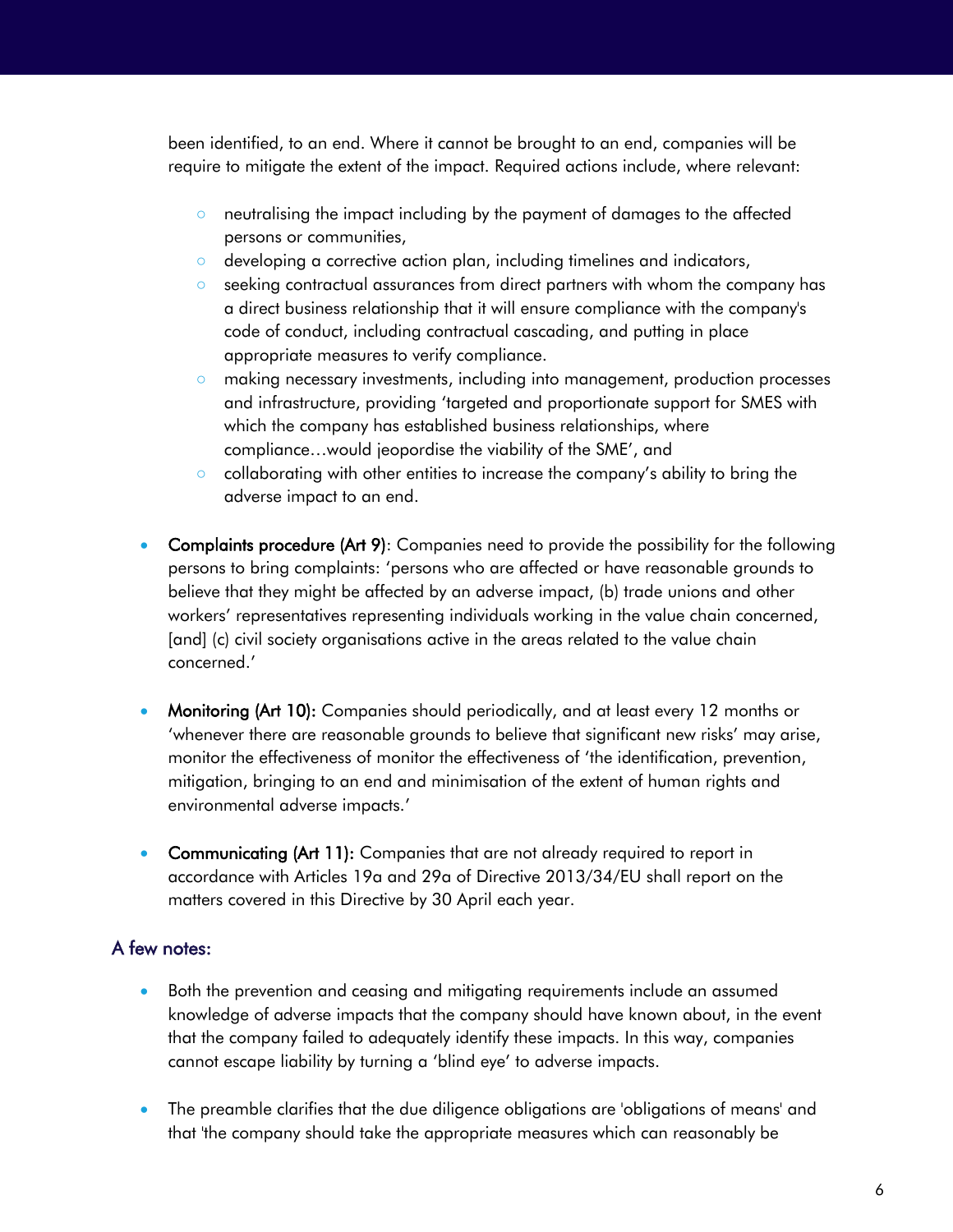expected to result in prevention or minimisation of the adverse impact under the circumstances of the specific case (paragraph 15). As such, it refers to due diligence as a standard of case, in line with the way the concept is envisaged in the UNGPs.

- As highlighted by the UNGPs, stakeholder engagement is key throughout the HRDD process. In the Directive, consultation with stakeholders is encouraged 'where relevant' throughout the various components of HRDD but it is not made compulsory. Unlike the Draft Directive of the European Parliament, it does not contain a dedicated article on 'stakeholder engagement'.
- Interestingly, where companies are not able to prevent, adequately minimise, put an end to or mitigate the extent of adverse impacts connected to a business partners, Article 8(6) requires that the company 'refrain[s] from entering into new or extending existing relations' with the relevant partner and either:

a) temporarily suspect commercial relations with the partner in question, while pursuing prevention and minimisation efforts, *if there is reasonable expectation that these efforts will succeed in the short-term*'; or b) terminate the business relationship if the potential adverse impact is severe.

- (The exception to this is that companies that provide credit, loan or other financial services will not be required to terminate these financial services contracts 'when this can be reasonably expected to cause substantial prejudice to the entity to whom that service is being provided.')
- This is a surprising clause, given the position in the UNGPs that termination should be last resort, and that leverage should first be exercised and increased before termination is considered. It is also not clear what whether b) will trump a) in the event where an adverse impact is severe but there is a reasonable expectation that efforts will success in the short-term in improving conditions, as have been evidenced to be the case in many real-life case studies. There is a likelihood that such a legal requirement on business to terminate relationships will have a counter-productive effect, lead to 'hiding' of issues and diminished transparency, divestment from high-risk areas, irresponsible knee-jerk (but legally required) exits, accompanying loss of livelihoods and other harms to rights-holders and similar impacts that could have been prevented had the company been allowed to stay in the relationship and proactively engage.
- Companies may use third-party verification methods to check for compliance with its code of conduct.
- The provisions relating to contractual obligations stipulate that the terms of contracts with SMEs shall be 'fair, reasonable and non-discriminatory'. Where third party verifications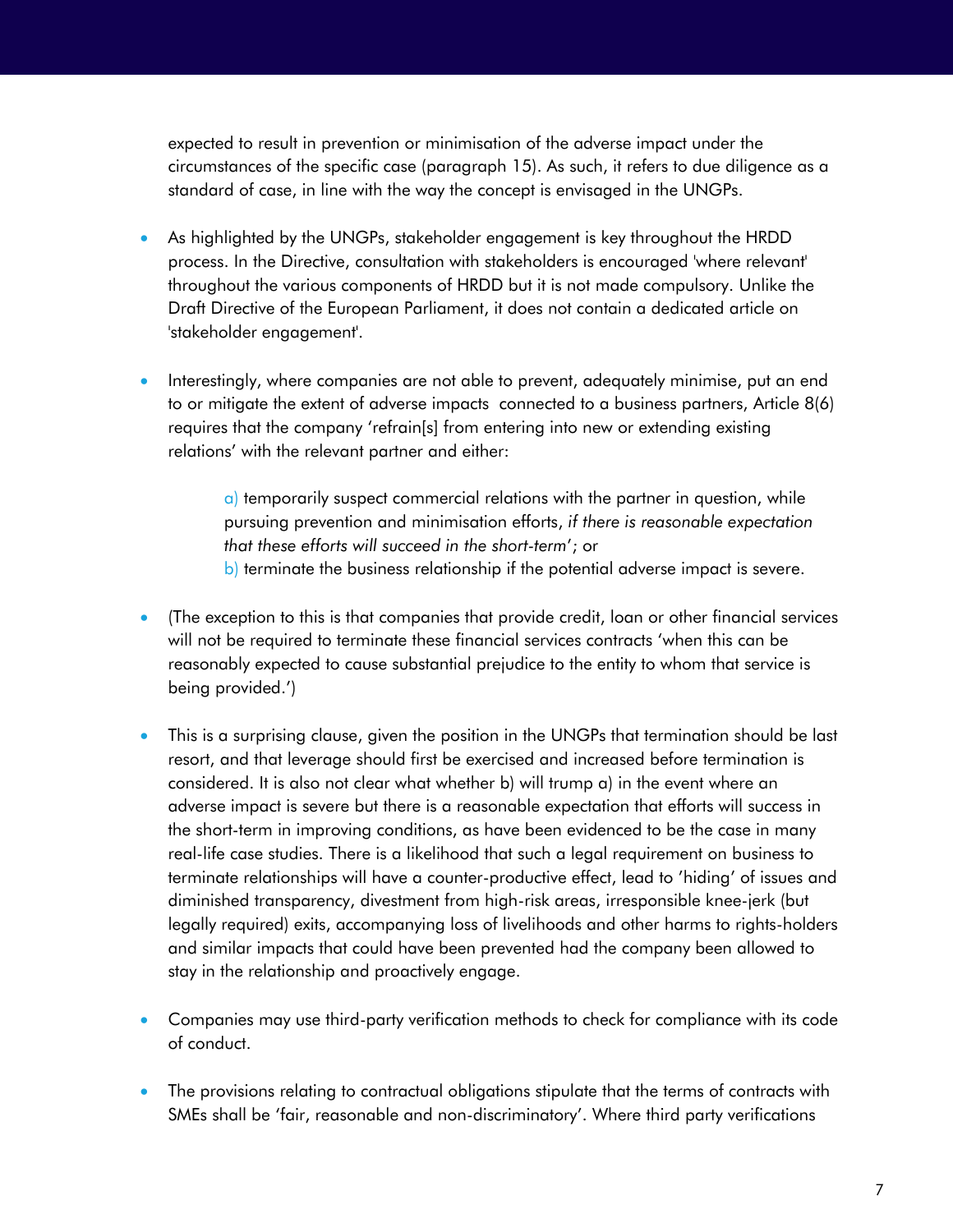are carried out in relation to SMEs, the company shall bear the costs of these verifications.

 Companies may rely on industry schemes and multi-stakeholder initiatives to support the implementation of their due diligence obligations 'to the extent that such schemes and initiatives are appropriate to support the fulfilment of those obligations' (Article 14(4)).

### 4. 'Established relationships' in the value chain

The Directive lays down due diligence obligations with respect to actual or potential adverse human rights and environmental impacts in companies' own operations, the operations of subsidiaries, and value chain operations that are carried out by 'entities within whom the company has an established relationship'.

'Established relationship' is defined as a 'business relationship, whether direct or indirect, which is, or which is expected to be lasting, in view of its intensity or duration and which does not represent a negligible or merely ancillary part of the value chain'. A 'business relationship', in turn, is defined as a relationship with a contractor, subcontractor or any other legal entity with which the company has 'a commercial agreement or to whom the company provides financing, insurance or reinsurance', or that 'performs business operations related to the products or services of the company for, or on behalf of the company'.

Accordingly, upstream and downstream business relationships fall within scope, even when there is no direct (contractual) relationship, where the business partner is performing operations related to the company's products or services in a manner that is intended to be lasting.

The nature of whether a business relationship is viewed as 'established' will need to be 'reassessed periodically, and at least every 12 months' (Article 1(1)(b)). Ultimately, it is assumed, the company's assessment of whether a specific business relationship qualifies as 'established' for the purposes of undertaking due diligence could be tested before a court or by the public administrative body, where this is in dispute.

#### 5. Enforcement mechanisms

6. forcement mec hasms The Directive provides for enforcement through both a public supervisory authority in each Member State and through judicial remedies in courts.

#### 5.1 Public enforcement mechanism

Under Article 17, Member States are to designate one or more supervisory authorities to supervise compliance with the obligations set forth in the Directive. The powers of the supervisory authority are described in Article 18. In particular, it may initiate an investigation on its own motion or as a result of 'substantiated concerns' communicated to it. The concept of 'substantiated concerns' is defined in Article 19 as covering the situations in which natural and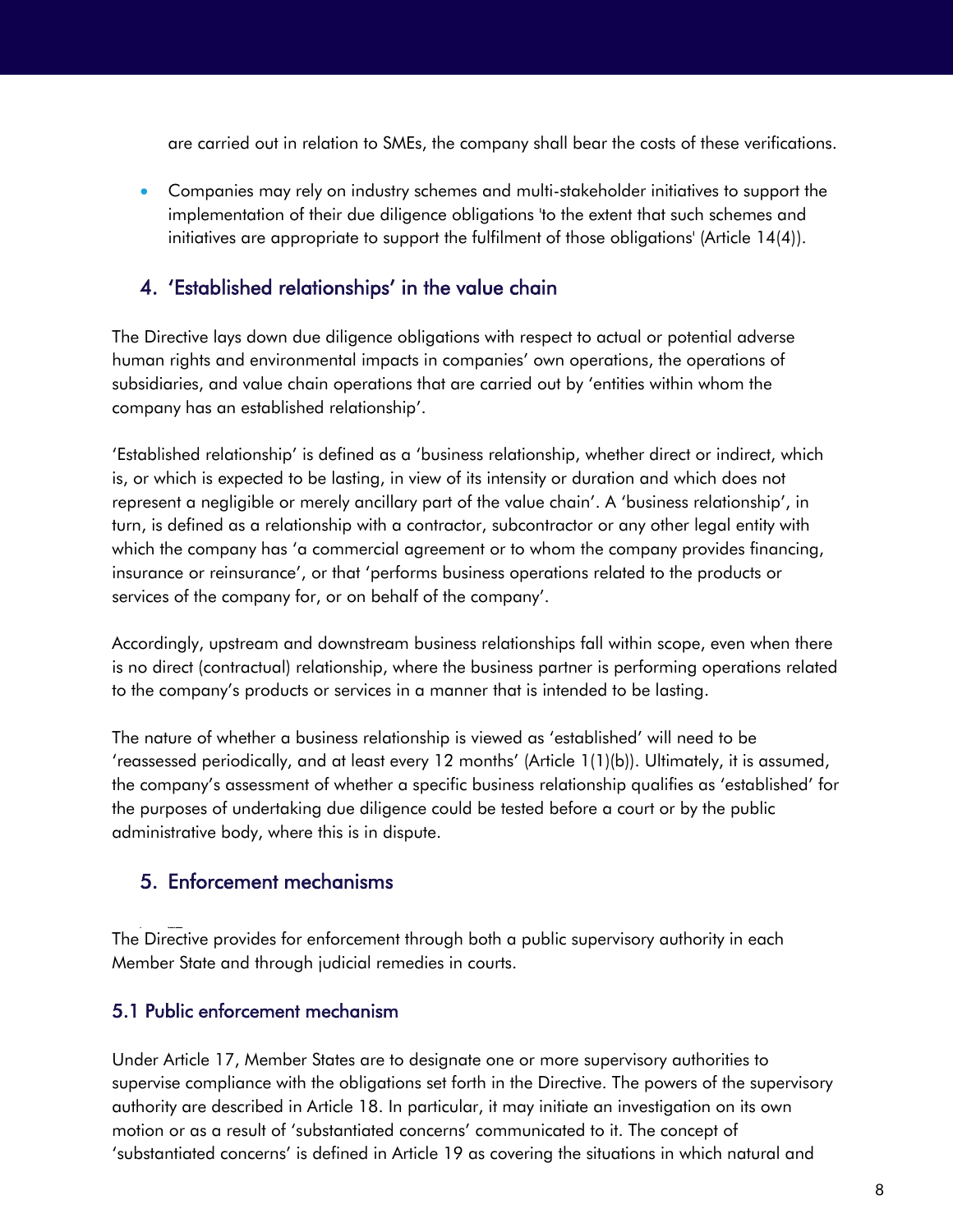legal persons 'have reasons to believe, on the basis of objective circumstances, that a company is failing to comply with the national provisions adopted pursuant to this Directive'.

Where the supervisory authority identifies a failure to comply with the obligations set forth in the Directive, it shall grant the company concerned an appropriate period of time to the company to take remedial action where possible. Importantly, Article 18(4) specifies that 'taking remedial action does not preclude the imposition of administrative sanctions or the triggering of civil liability in case of damages'.

The powers of the supervisory authority should include, at minimum, the possibility to order the cessation of the infringements of the relevant provisions, the imposition of pecuniary sanctions and the adoption of interim measures to avoid the risk of severe and irreparable harm. Article 20 is dedicated to sanctions which must be 'effective proportionate and dissuasive'. It specifies that pecuniary sanctions shall be based on the company's turnover.

#### 5.2. The Civil Liability Provision

Article 22, which is entitled 'Civil liability', requires Member States to ensure that companies are liable for damages if they failed to comply with the obligations laid down in Articles 7 and 8 (regarding preventing, bringing to an end and mitigating the extent of adverse impacts) and if this failure led to damage.

The article also provides that companies will not held liable for 'damages caused by an adverse impact arising as a result of the activities of an *indirect partner* with whom it has an established business relationship' provided that the company has taken the relevant required actions related to contractual assurances set out in Articles 7(2)(b), 7(4) and 8(3)(c) and 8(5), unless 'it was unreasonable, in the circumstances of the case, to expect that the action actually taken, including as regards verifying compliance, would be adequate to prevent, minimise, bring to an end or mitigate the adverse impact.' Presumably this would apply to circumstances where companies should have known that simply having a contractual clause in place, or a social audit undertaken, would not be sufficient to prevent, mitigate or address the human rights harms.

The provision also requires Member States to ensure that the liability provided for in provisions of national law transposing Article 22 is of overriding mandatory application' in cases where the law applicable is that of a third country.

## 6. Combating climate change

7. forcement mec hanism s Article 15, entitled 'Combating climate change', sets out specific duties for large companies in relation to climate change. These companies will be required to 'adopt a plan to ensure that the business model and strategy of the company are compatible with the transition to a sustainable economy and with the limiting of global warming to 1.5 °C in line with the Paris Agreement'. The plan should identify 'the extent to which climate change is a risk for, or an impact of, the